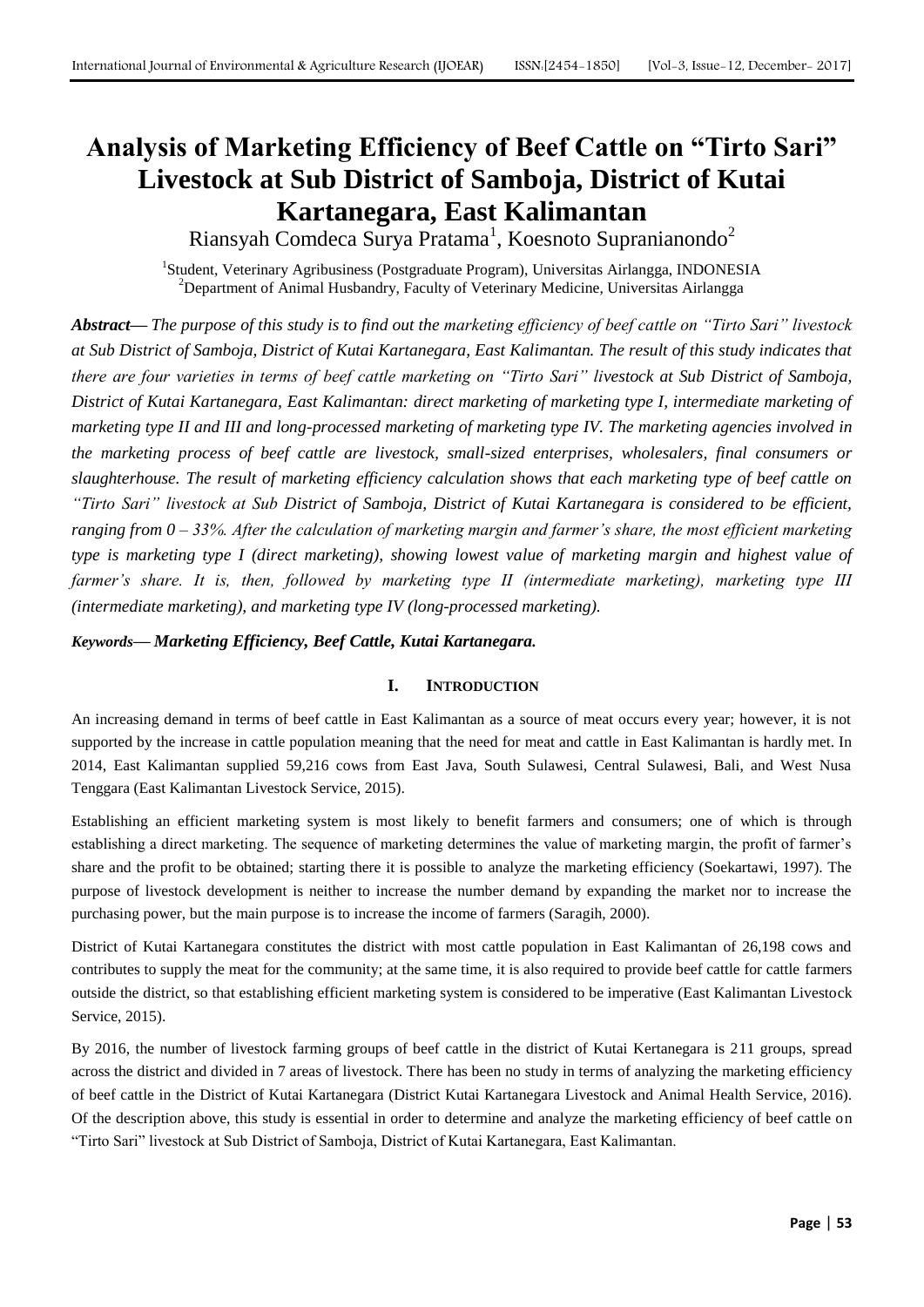#### **II. MATERIAL AND METHOD**

#### **2.1 Research Design**

The study was conducted in the District of Kutai Kartanegara, East Kalimantan. The District of Kutai Kartanegara was selected due to the fact that Kutai Kartanegara is the district with the highest population of cattle livestock in East Kalimantan (East Kalimantan Livestock Service, 2015).

The study on the marketing of beef cattle in the district of Kutai Kartanegara is the form of case study. Winartha (2006) states that case study is an approach aiming at maintaining the needs or wholeness of an object. The instruments used in the study were survey and interview in order to obtain information from the respondents. The selection of beef cattle livestock used purposive sampling under the criteria of employing group maintenance system and complete administration. The sample of marketing agency was determined by accidental sampling following the distribution of beef cattle from livestock to consumers. Data obtained consists of primary and secondary data. Primary data were obtained directly from beef cattle livestock and marketing agency through interview (questionnaire). Secondary data were obtained from agencies related to the topic of the study. The data were processed systematically and presented in the form of tables and figures.

### **2.2 Sampling**

The sample of this study is on Tirto Sari" livestock at Sub District of Samboja, District of Kutai Kartanegara, East Kalimantan developed by UPTD PUSKESWAN, Sub District of Samboja, District of Kutai Kartanegara. The sample size is 20 members of beef cattle livestock with the ownership of  $2 - 5$  cows.

The sampling technique used purposive sampling due to the fact that the Sub District of Samboja is the central of beef cattle livestock in the district of Kutai Kartanegara and "Tirto Sari" livestock develops well with well-conduct administration.

#### **2.3 Data Analysis**

The analysis used in this study is descriptive analysis, marketing margin analysis, profit analysis, farmer's share analysis and marketing efficiency analysis.

#### **III. MARKETING STRATEGIES**

#### **3.1 Marketing Margin**

The marketing margin on marketing type I (direct marketing) is 0 IDR meaning that price difference between producers and consumers is a non-existent. On marketing type II (intermediate marketing), the value of marketing margin is 1,000,000 IDR/head. On marketing type III (intermediate marketing), the value of marketing margin is 2,000,000 IDR/head. On marketing IV (long-processed marketing), there are two marketing agencies involved: small-sized enterprises (intervillage/sub district) and wholesalers (interdistrict/cities/provinces). The highest marketing margin is obtained by wholesalers of 2,000,000 IDR/head, while the lowest marketing margin is obtained by small-sized enterprises of 1,500,000 IDR/head.

#### **3.2 Profit**

On marketing type I (direct marketing), the profit obtained is 2,532,500 IDR/head. On marketing type II (intermediate marketing), the profit earned is 600,000 IDR/head. On marketing type III (intermediate marketing), the profit is 1,235,000 IDR/head. Marketing type IV obtains the highest profit from wholesalers (interdistrict/cities/provinces) of 1,235,000 IDR/head, while the lowest profit comes from the small-sized enterprises (inter-village/sub district) of 1,100,000/head.

#### **3.3 Farmer's Share**

The highest farmer's share is on marketing type I (direct marketing) of 100% which means that the producers receives 100% of the profit paid by the final consumers of 14,500,000 IDR/head, while the lowest farmer's share is on marketing type IV (long-processed marketing) of 79.4% meaning that the farmers receive 79.4% of price paid by the final consumers of 17,000,000 IDR/head.

Based on the calculation of marketing type I, the value of marketing efficiency is 0%. On marketing type II, the value of marketing efficiency is 2.67%; meanwhile the value of marketing efficiency on marketing type III is 4.78%. On marketing type IV, the value of marketing efficiency is 6.85%. The result of marketing efficiency on "Tirto Sari" livestock at Sub district of Samboja, District of Kutai Kartanegara indicates that each marketing type is considered to be efficient ranging from  $0 - 33%$ .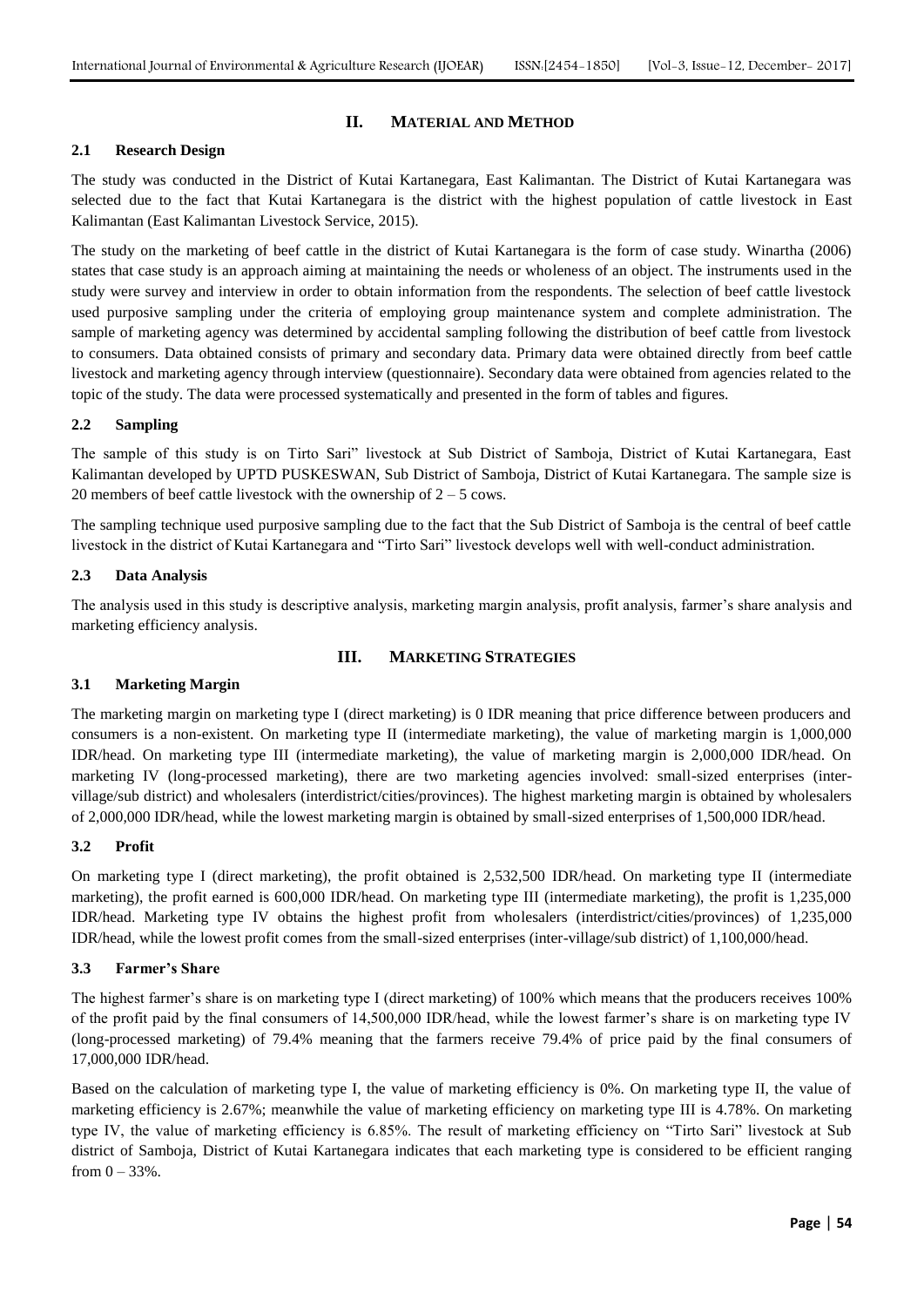#### **IV. RESULT AND DISCUSSION**

The result indicates that there are four marketing varieties of beef cattle on "Tirto Sari" livestock at Sub District of Samboja, District of Kutai Kartanegara: direct marketing of marketing type I, intermediate marketing of marketing type II and III and long-processed marketing of marketing type IV. The marketing varieties can be seen in Table 1. The marketing agencies in the marketing process of beef cattle are livestock, small-sized enterprises, wholesalers, final consumers or slaughterhouse.

#### **TABLE 1**

## **THE MARKETING VARIETIES OF BEEF CATTLE ON "TIRTO SARI" LIVESTOCK AT SUB DISTRICT OF SAMBOJA, DISTRICT OF KUTAI KARTANEGARA**



The value of marketing margin at the level of producers, consumers and farmer's share obtained on each marketing type of beef cattle on "Tirto Sari" livestock at Sub District of Samboja, District of Kutai Kartanegara can be seen in Table 2. The The analysis of marketing efficiency on each marketing type can be seen in Table 3.

| TABLE 2                                                                             |  |  |  |  |  |  |  |  |
|-------------------------------------------------------------------------------------|--|--|--|--|--|--|--|--|
| MARKETING MARGIN AND FARMER'S SHARE OF BEEF CATTLE ON "TIRTO SARI" LIVESTOCK AT SUB |  |  |  |  |  |  |  |  |
| DISTRICT OF SAMBOJA, DISTRICT OF KUTAI KARTANEGARA, EAST KALIMANTAN.                |  |  |  |  |  |  |  |  |
|                                                                                     |  |  |  |  |  |  |  |  |

| <b>Marketing</b>          | <b>VDe</b> | <b>Type L</b> | <b>Type III</b>          | <b>Type IV</b> |
|---------------------------|------------|---------------|--------------------------|----------------|
| Marketing Margin (%)      |            | 6,67          | 1 າ ເ<br>⊥∠…             | 20,58          |
| <i>Farmer's share</i> (%) | 100        | 93,3          | O <sub>7</sub><br>د. ، ه | 79,4           |

**TABLE 3**

## **ANALYSIS OF MARKETING EFFICIENCY OF BEEF CATTLE MARKETING ON "TIRTO SARI" LIVESTOCK AT SUB DISTRICT OF SAMBOJA, DISTRICT OF KUTAI KARTANEGARA, EAST KALIMANTAN**

| <b>Marketing</b>         | vpe 1 | $\overline{\phantom{a}}$<br><b>Vpe L</b> | <b>Expe 11</b>                     | $\mathbf{v}$ |
|--------------------------|-------|------------------------------------------|------------------------------------|--------------|
| Marketing Efficiency (%) | v     | $\epsilon$<br>2,01                       | $\overline{\phantom{0}}$<br>т, / О | 0,0J         |

## **V. CONCLUSION**

The result of marketing efficiency calculation shows that each marketing type of beef cattle on "Tirto Sari" livestock at Sub District of Samboja, District of Kutai Kartanegara is considered to be efficient, ranging from 0 – 33%. After the calculation of marketing margin and farmer's share, the most efficient marketing type is marketing type I (direct marketing), showing